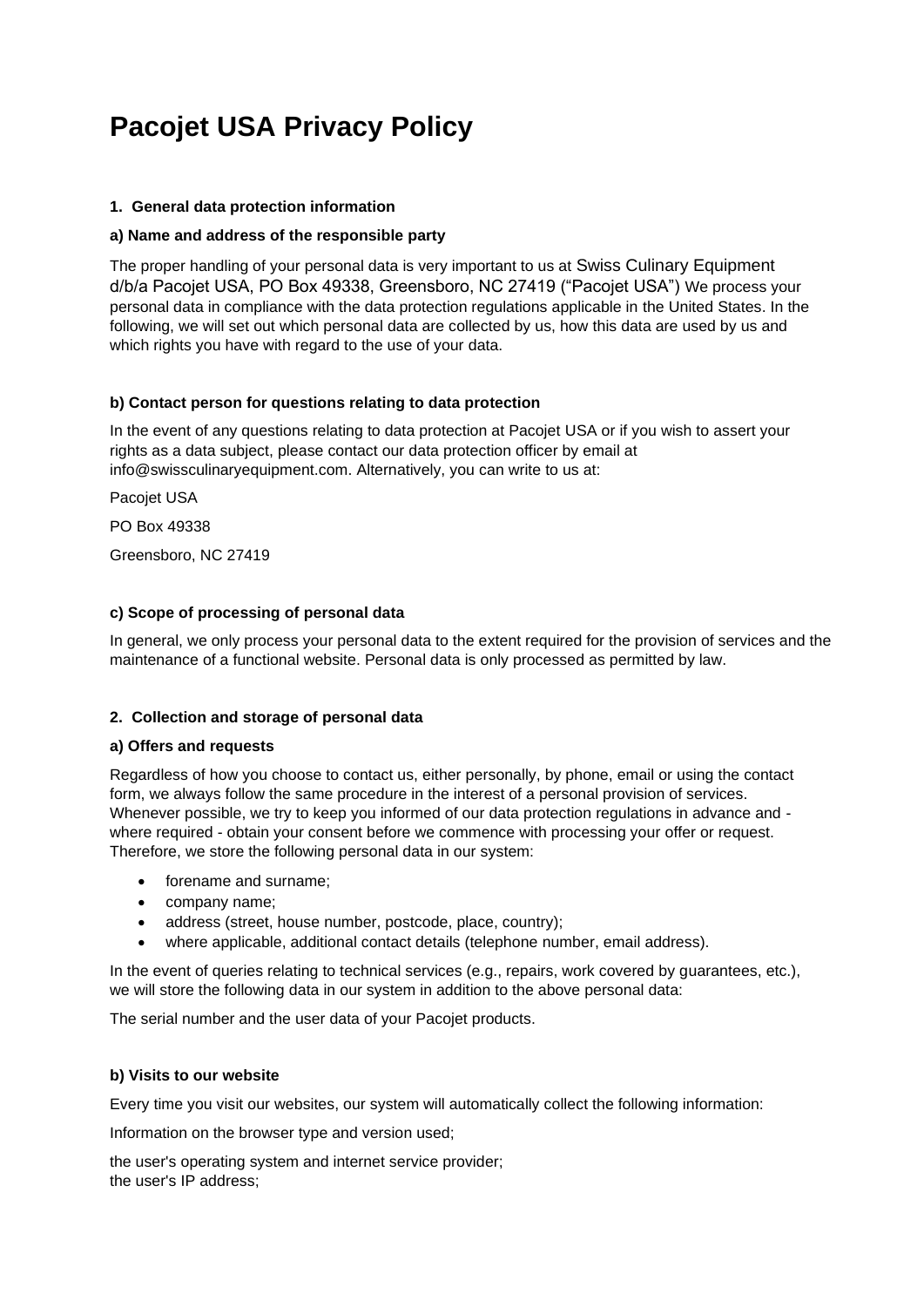the website from which the user accesses our websites; the websites accessed by the user's system via our website.

This information is stored to ensure the proper functioning of our website. In addition, we use the data to optimise our website and ensure the safety of our systems. The storage of this data is mandatory for the operation of the website. The collected data are erased after a maximum of seven days. The storage of data exceeding this period is possible, however the IP addresses will then be anonymised so that they can no longer be associated with the user.

## **d) Subscription to the newsletter**

If you subscribe to the free Pacojet USA newsletter, we will collect personal information in order to confirm your consent to the Pacojet USA newsletter subscription during the registration process and then periodically send you your personal newsletter. Therefore, we store the following personal data in our system:

- first name and last name;
- email address; and
- Country.

You can withdraw your consent for the storage of the data, email address and the use for the distribution of the newsletter at any time by clicking on the "unsubscribe" link at the bottom of the newsletter.

We utilize MailChimp to distribute our newsletter. When you sign up for our newsletter, your data is transmitted to MailChimp exclusively for the purpose of newsletter distribution. MailChimp is prohibited from sharing your data to third parties or from using it for any other purpose. MailChimp's Privacy Policy is available at [https://mailchimp.com/legal/privacy/.](https://mailchimp.com/legal/privacy/)

### **e) Cookies**

Our websites use cookies. Cookies are text files stored on your system to make the use of our websites easier and personal for when you visit our site again. This involves the storage of the following data:

language settings; log-in information.

Specifically, we use the following cookies:

We use these cookies and other similar technologies for a number of purposes, including:

- Keeping your preferences
- To provide you with the service you chose to receive from us
- Understanding how you use our website
- To monitor and analyze the performance, operation, and effectiveness in order to improve the Pacojet USA Website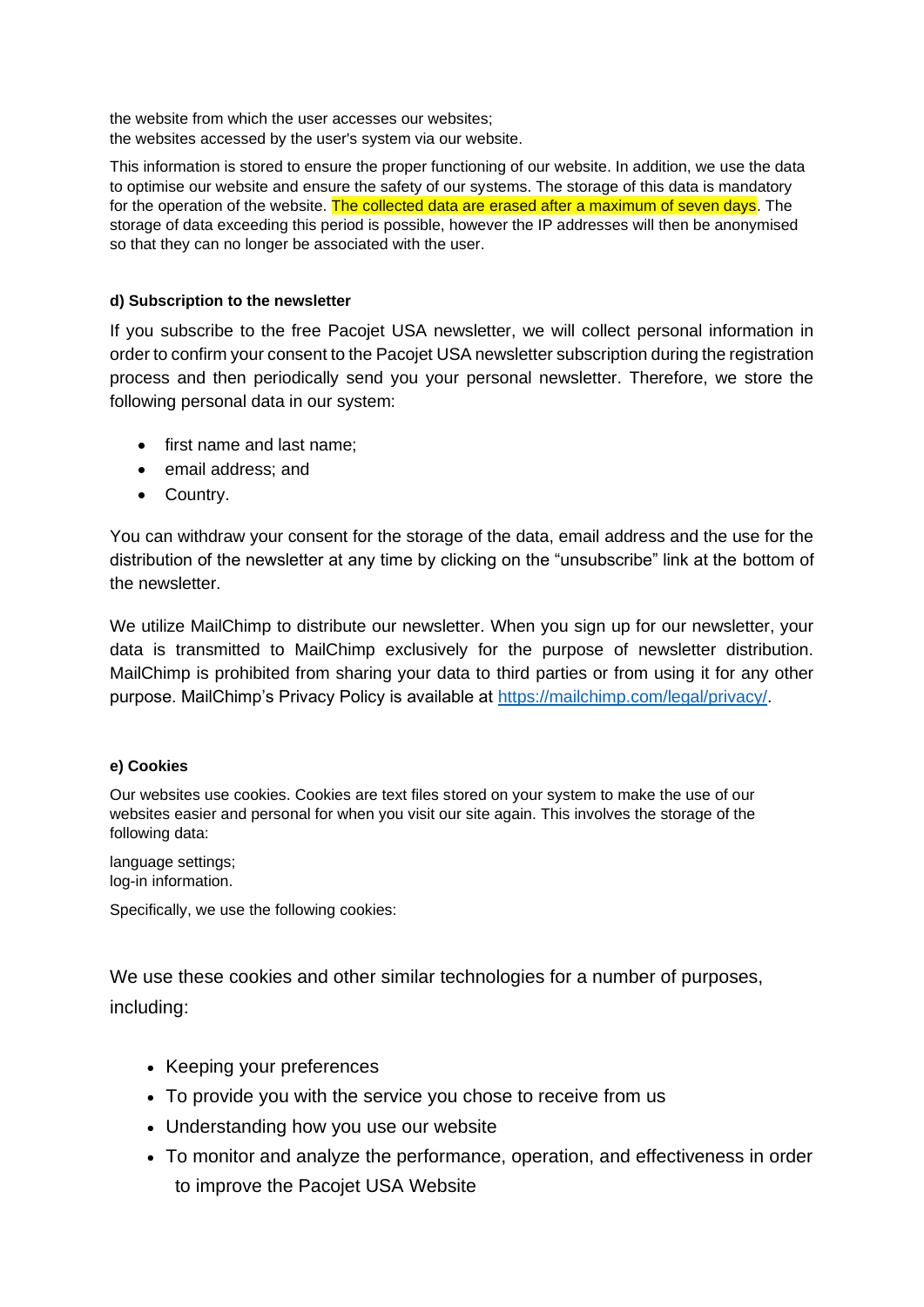- To understand and improve the impact of our marketing campaigns
- For security needs and fraud-protection purposes and in order to identify and prevent cyber-attacks

## **Duration:**

Depending on their function, Cookies may have different durations. There are session cookies and persistent cookies:

- 1.Session cookies only last for your online session. It means that the browser deletes these cookies once you close your browser
- 2.Persistent cookies stay on your device after the browser has been closed and last for the period of time specified in the cookie

## **Categories:**

The cookies used on our website fall into one of four categories:

- 1.Essential Cookies let you move around the website and use essential features like secure and private areas.
- 2.Analytic Cookies let us understand how you use our website (e.g. which pages you visit), to provide statistics on how our website is used, improve the website by identifying any errors, and performance issues.
- 3. Functional cookies are cookies used to remember choices users make to improve their experience (e.g. language).
- 4. Marketing cookies are used to collect information about the impact of our marketing campaigns performed in other websites on users and non-users.

## Essential Cookies

These cookies enable core functionality such as security, network management, and to provide you with access to features such as your profile and purchases, memberonly resources, and other areas website. You may disable these these by changing your browser settings, but this may affect how the website functions.

| <b>Name</b>            | <b>Function</b>            | <b>Duration</b> |
|------------------------|----------------------------|-----------------|
| cookie notice accepted | Storage of cookie settings | 1 month         |
| pll_language           | Storage of the current     | 1 vear          |
|                        | language settings          |                 |
| <b>PHPSESSID</b>       | Session cookie             | End of session  |

To protect our website from improper, automated spying and spam, Google Inc., 1600 Amphitheatre Parkway in Mountain View, California, United States. In addition, Google Inc. uses the following cookies with the following terms to integrate the "reCAPTCHA" service: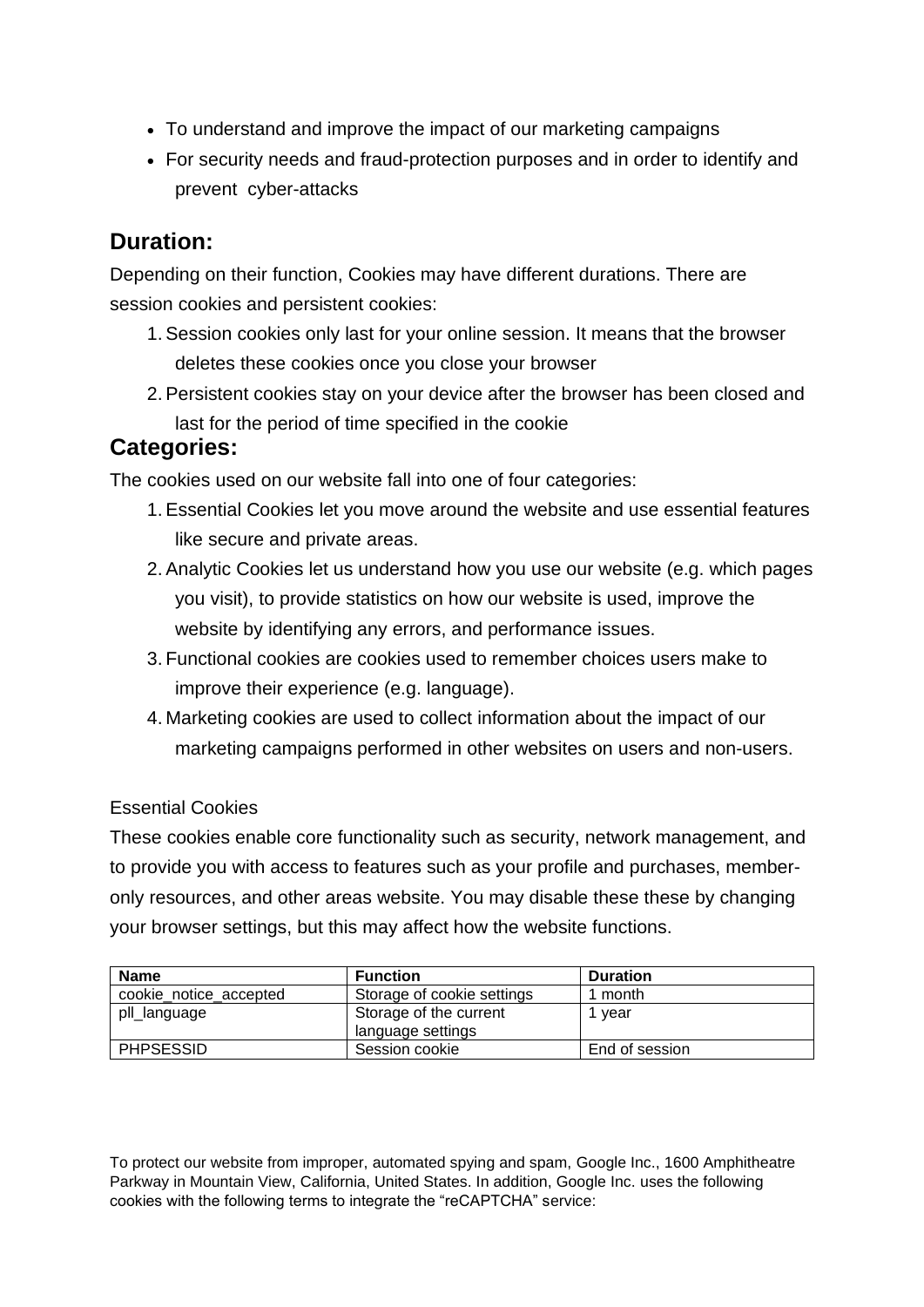| <b>Name</b> | <b>Duration</b> |
|-------------|-----------------|
| <b>NID</b>  | vear            |
| 1P_JAR      | 1 month         |
| <b>ANID</b> | 9 months        |
| CONSENT     | 19 years        |
| <b>DV</b>   | 10 minutes      |
| <b>CGIG</b> | 180 days        |

Additional information on reCAPTCHA is available at [https://policies.google.com/privacy?hl=en.](https://policies.google.com/privacy?hl=en)

The cookies set by third parties with your consent for the analysis of your surfing behaviour and marketing purposes are set out below:

| <b>Name</b> | <b>Function</b>           | <b>Provider</b>    | <b>Duration</b> |
|-------------|---------------------------|--------------------|-----------------|
| $\_$ fbp    | Display of third-party    | Google Tag Manager | 3 months        |
|             | advertisements            |                    |                 |
| $\Box$ ga   | Registration of a         | Google Tag Manager | 2 years         |
|             | unique ID for the         |                    |                 |
|             | generation of statistical |                    |                 |
|             | data regarding the visit  |                    |                 |
|             | to the website            |                    |                 |
| _gcl_au     | Measurement of            | Google Tag Manager | 3 months        |
|             | advertising efficiency    |                    |                 |
| igid        | Registration of a         | Google Tag Manager | 1 day           |
|             | unique ID for the         |                    |                 |
|             | generation of statistical |                    |                 |
|             | data regarding the visit  |                    |                 |
|             | to the website            |                    |                 |
| $\_$ gat    | Limitation of request     | Google Tag Manager | 1 day           |
|             | rate                      |                    |                 |

You can configure the storage of cookies in your browser settings. Deactivating cookies may mean that you cannot use all functions on our website.

Alternately, it is also possible to stop your browser from accepting cookies altogether by changing your browser's cookie settings. You can usually find these settings in the "options" or "preferences" menu of your browser.

Please note that deleting our cookies, disabling future cookies or tracking technologies may prevent you from accessing certain areas or features of our Services, or may otherwise adversely affect your user experience.

The following links may be helpful, or you can use the "Help" option in your browser.

- Cookie [settings](http://support.mozilla.com/en-US/kb/Enabling%20and%20disabling%20cookies) in Firefox
- Cookie settings in Internet [Explorer](https://support.microsoft.com/en-us/help/17442/windows-internet-explorer-delete-manage-cookies)
- Cookie settings in Google [Chrome](http://www.google.com/support/chrome/bin/answer.py?answer=95647)
- Cookie [settings](http://support.apple.com/kb/PH17191?viewlocale=en_US&locale=en_US) in Safari (OS X)
- Cookie [settings](https://support.apple.com/en-us/HT201265) in Safari (iOS)
- Cookie [settings](https://support.google.com/accounts/answer/32050?co=GENIE.Platform%3DAndroid&hl=en) in Android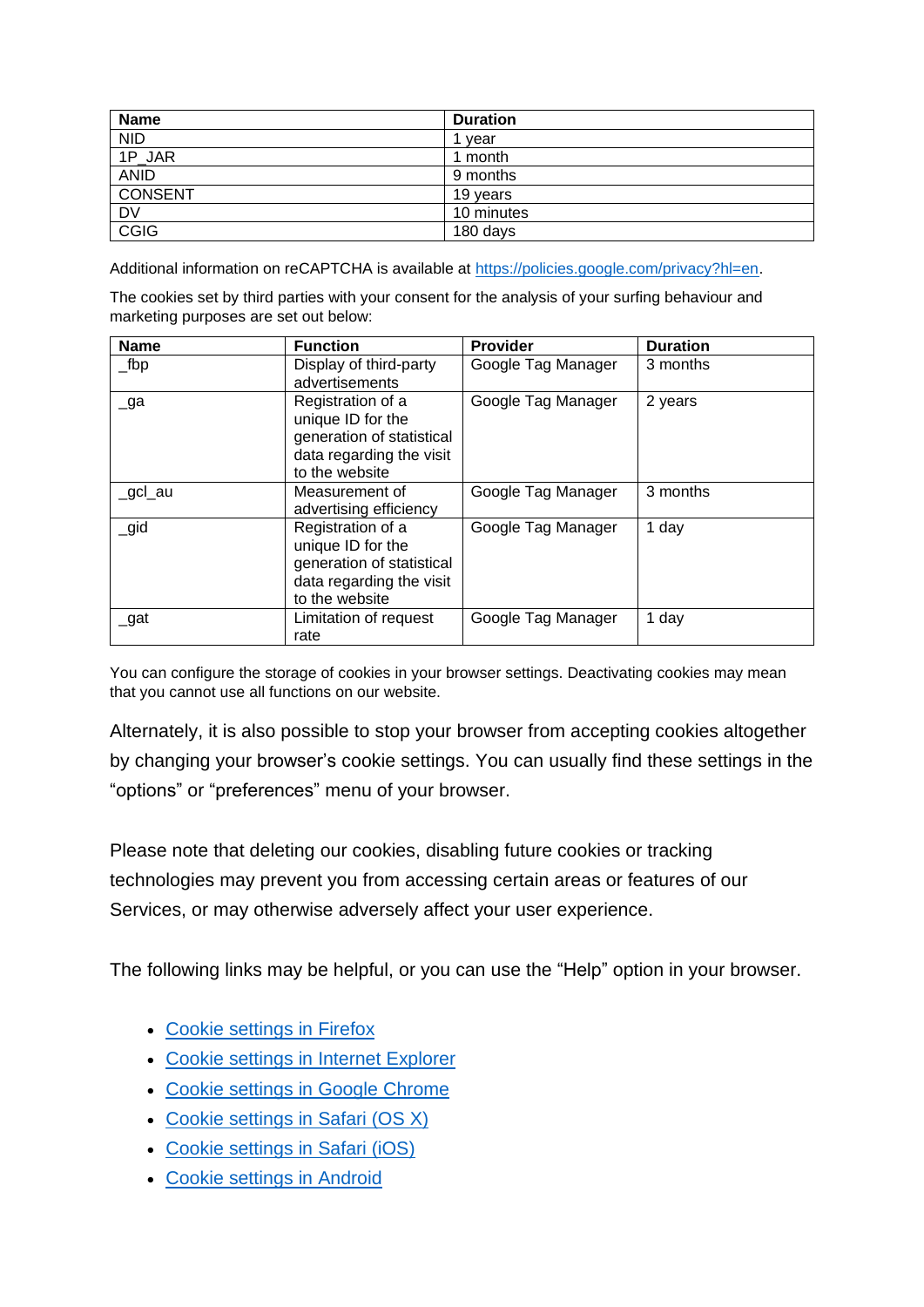To opt out from and prevent your data from being used by Google Analytics across all websites, check out the following instructions: [https://tools.google.com/dlpage/gaoptout.](https://tools.google.com/dlpage/gaoptout)

We may update this Cookie Policy. We encourage you to periodically review this page for the latest information about cookies set by PacojetUSA.com.

#### **3. Disclosure of personal data to third parties**

In addition to the cases explicitly mentioned in this privacy policy, your personal data will only be forwarded without your express prior consent if it is legally permissible or required.

Where we cooperate with external service providers, these have been carefully selected by us and meet the high requirements regarding data protection and data security. They are committed to strict confidentiality and process the data exclusively on our behalf and in accordance with our instructions. The legal basis for working with these service providers is the corresponding data processing agreements.

#### **a) Transmission of customer data for order processing**

Personal data collected within the scope of order processing are processed and used for fulfilment of obligations based on agreements. The data required for service performance can also be passed on to commissioned third parties, e.g. carriers, banks, insurance companies and other service providers (the legal basis for this is Article 6 (1) lit. b GDPR).

#### **b) Provision of technical services for global quality assurance, support**

Together with our partners, we operate a national network of service centres, which are responsible for the provision of technical enquiries, repairs and warranty work on our products. For the implementation of these services, we exchange information with our partners on a case-by-case basis and using secure data transmission channels to diagnose errors, clarify warranty claims and exchange expert knowledge. In doing so, it is often necessary for personal data and usage-specific data to be exchanged. For this purpose, we store and transmit the following personal data.

- forename and surname;
- company name;
- address (street, house number, postcode, place, country);
- additional contact details (telephone number, email address);
- serial number and usage data of the device.

The service centre selected by you is responsible for data processing in connection with the provision of support services.

#### **c) Google web analytics services**

#### *Google Analytics*

We use Google Analytics for the needs-based design and continuous optimisation of our websites. These are provided by Google Inc, 1600 Amphitheatre Parkway in Mountain View, California, United States. While you visit our website, our system creates anonymous usage evaluations, which include the following data: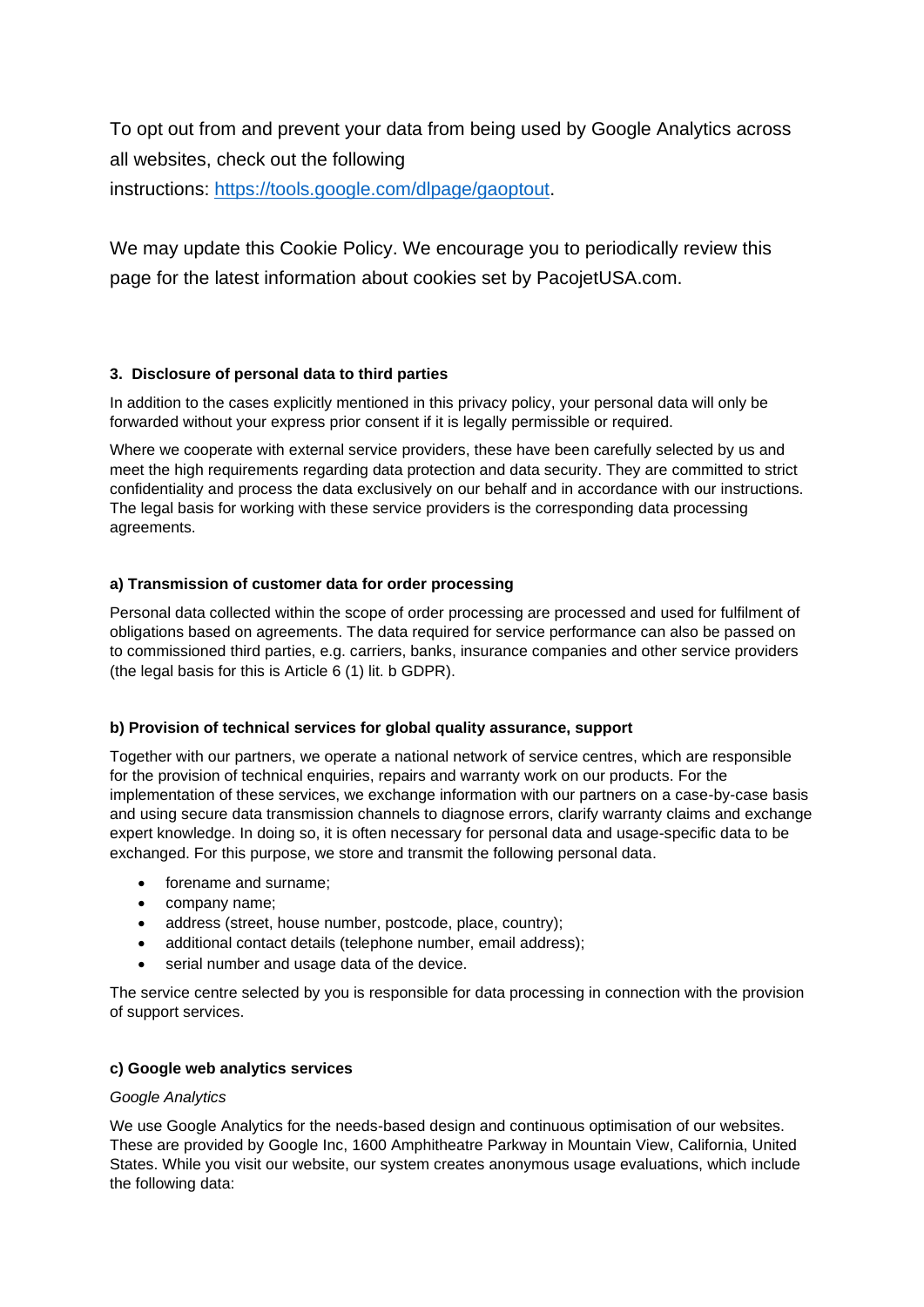Information on the browser type and version used; the user's operating system and Internet service provider; the user's IP address; the website from which the user accesses our websites; the websites accessed by the user's system via our website.

After you leave our website, the data collected are transmitted to a Google server in the USA, and are stored there to analyse your use of our websites, create reports on website activity and provide additional services related to the use of the website.

Under no circumstances will Google link your IP address with other Google data. The IP addresses are anonymised, so that association with a specific user is not possible.

Google Analytics uses cookies (see above). These are text files that are stored on your computer and enable the analysis of your website use. The information generated by the cookie on the use of this website is generally transmitted to a Google service where it is then stored.

We use Google Analytics to analyse the use of the website and regularly optimise it. The statistics can be used to improve the web services and make them more interesting for users. The use of Google Analytics can be deactivated at any time at [https://tools.google.com/dlpage/gaoptout?hl=en.](https://tools.google.com/dlpage/gaoptout?hl=en) An optout-cookie is set which prevents the collection of your data during future visits to this website.

Google complies with the data protection regulations of the so-called "EU-US Privacy Shield" framework agreement and is registered with the "EU-US Privacy Shield" programme of the US Department of Commerce. Further information on the data protection regulations of Google are available at [https://policies.google.com/privacy?hl=en.](https://policies.google.com/privacy?hl=en)

The storage of Google Analytics cookies is based on Article 6 (1) lit. a GDPR. The analysis of user behaviour for optimisation of the website and advertising of the website operator is only conducted with your consent.

Additional information on how Google Analytics deals with user data is available in Google's privacy policy at: [https://support.google.com/analytics/answer/6004245?hl=en.](https://support.google.com/analytics/answer/6004245?hl=en)

#### *Google Tag Manager*

With the Google Tag Manager, marketers can manage website tags via an interface. The Tag Manager itself, which uses the tags, however, works without cookies and does not collect any personal data. The Google Tag Manager merely triggers other tags which may in turn collect data, but not use it. If you have disabled cookies or otherwise deactivated them, this will apply to all tracking tags used with the Google Tag Manager; i.e. the tool does not change your cookie settings. Additional information on how the Google Tag Manager works is available at:

[https://support.google.com/tagmanager/answer/6102821?hl=en&topic=2574304&ctx=topic&visit\\_id=6](https://support.google.com/tagmanager/answer/6102821?hl=en&topic=2574304&ctx=topic&visit_id=637263346972518880-1725731208&rd=2) [37263346972518880-1725731208&rd=2.](https://support.google.com/tagmanager/answer/6102821?hl=en&topic=2574304&ctx=topic&visit_id=637263346972518880-1725731208&rd=2)

It is possible that Google will request your consent to share some product information (e.g. your account information) with other Google products to activate specific features, e.g. making it easier to add new conversion tracking tags for AdWords. Google's developers also periodically review product usage information to further optimise the product. Google will however never share this data with other Google products without your consent.

#### *IP anonymisation*

On behalf of the operator of this website, Google will use this information to analyse the use of the website, create reports on website activities and provide the website operator with additional services related to website and internet use. The IP address transmitted by your browser as part of Google Analytics will not be merged with other Google data.

#### *Browser plug-in*

You can prevent the storage of cookies by configuring the relevant settings in your browser software. However, please note that if you do this you may not be able to use all the functions of this website.

You can also prevent Google from collecting the data generated by the cookie and relating to your use of the website (including your IP address) as well as the processing of this data by Google by downloading and installing the browser plug-in available at: [https://tools.google.com/dlpage/gaoptout?hl=en.](https://tools.google.com/dlpage/gaoptout?hl=en)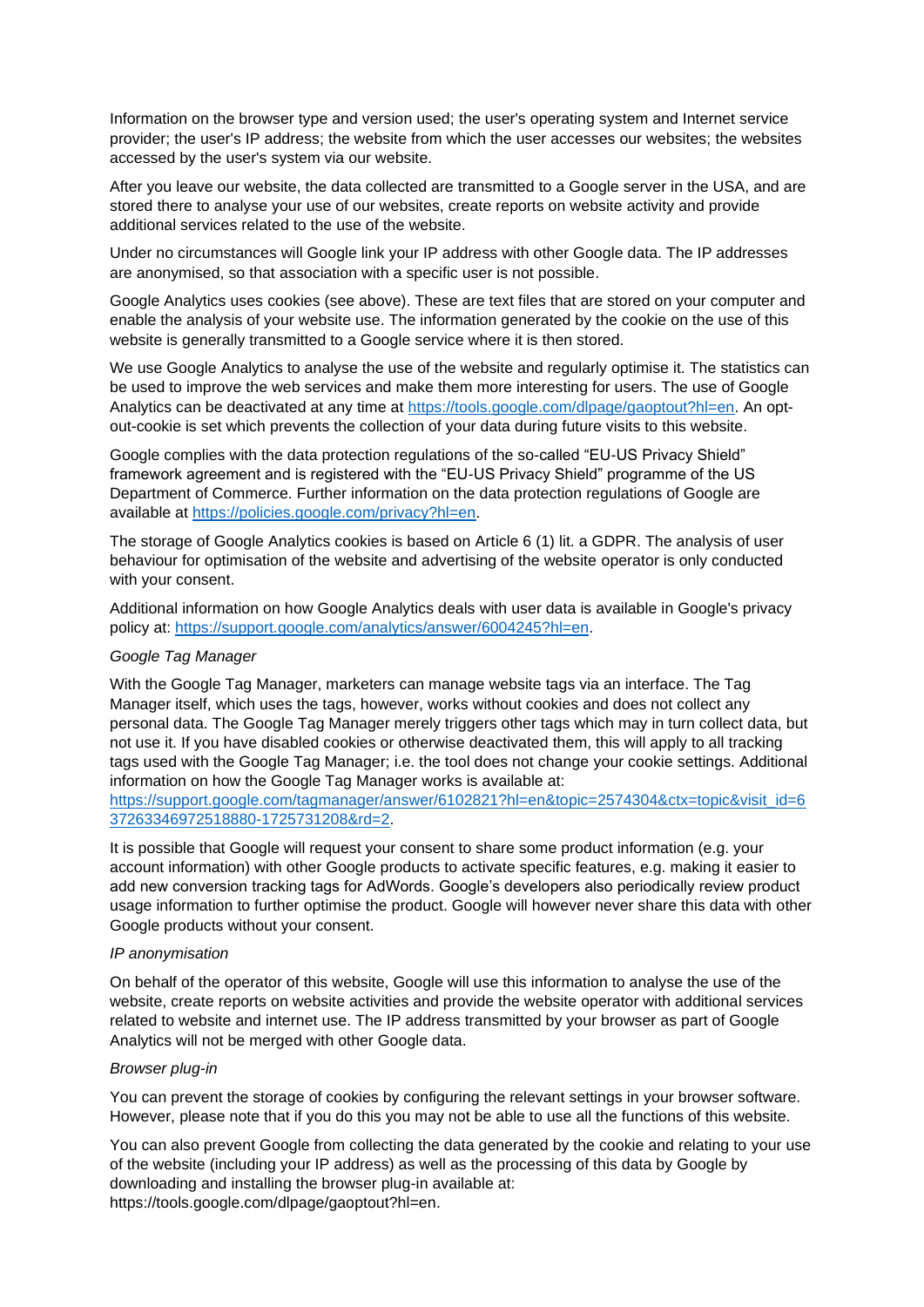#### **d) Use of social media plug-ins**

Our websites use the social media plug-ins from the social networks Facebook (operated by Facebook Inc., 1601 S. California Ave, Palo Alto, CA 94304, USA, privacy policy at [https://www.facebook.com/help/568137493302217\)](https://www.facebook.com/help/568137493302217), Instagram (operated by Instagram Inc., 1601 Willow Road, Menlo Park, CA 94025, USA, privacy policy at [http://instagram.com/about/legal/privacy/\)](http://instagram.com/about/legal/privacy/) and LinkedIn (operated by LinkedIn 1000 W Maude Ave Sunnyvale, CA, privacy policy at [https://www.linkedin.com/legal/privacy-policy\)](https://www.linkedin.com/legal/privacy-policy). You can recognise the plug-ins by their corresponding logos. When you visit our website, your browser will create a direct connection to the plug-in operator's servers. The content of the plug-in is directly transmitted to your browser, which integrates the plug-in into the website. As the provider of the website, we have no knowledge of the content and scope of the collection and use of this data. In the event that a user is not a member of the social media networks used by us, it is still possible that their IP address will be obtained and stored by the operator of the relevant social media network.

We have built dynamic links to social networks. You will find the relevant links on the website under the "share" button. Under the "share" menu you will find a selection of social networks through which you can share content from our website. If you click on the button of a specific social network while you are signed into the relevant social network, the social network operator will recognise this. Your browser will create a direct connection to the server of the relevant social network. The social network receives the information that your browser has accessed from the corresponding page of our website. This information (including your IP address) is transmitted from your browser directly to the social network server and stored there. The social network also directly assigns your visit to our website to your profile. If you click on the button of a social network, you will be directly forwarded to your profile on this social network. You can then use the usual functions such as "share".

We may integrate and use Facebook remarketing tags on our websites. The default settings of the Pacojet websites are configured so that the integrated remarketing tags are deactivated. After selecting and activating the remarketing tags, a direct connection is created between the browser of the visitor to the website and the Facebook server. Facebook thus obtains the visitor's IP address and with this the information that the visitor has visited the corresponding website. This allows Facebook to allocate the visitor to the Pacojet website to the possible Facebook user account of the visitor. Pacojet can use such information to display Facebook ads. If a visitor to the Pacojet website is forwarded to Facebook, Facebook's privacy policy will apply. Additional information is available in the Facebook privacy policy at [https://www.facebook.com/about/privacy/.](https://www.facebook.com/about/privacy/)

If you do not want the operators of the social media networks to be able to associate your visit to our websites with your social media user account, please sign out of the relevant social media networks before visiting our website.

#### **e) Transmission within the corporate group**

The data that we share within our group of companies are jointly processed by us as required for internal administrative purposes including joint customer support.

#### **4. Security**

We use appropriate technical and organisational security measures to protect your data from accidental or intentional manipulations, partial or complete loss, destruction or against unauthorised third-party access. Our security measures are continuously improved in line with technological developments.

#### **5. Rights of the data subjects**

Under the respective legal requirements, you have a right to information regarding the personal data stored about you, the right to rectification of incorrect data, the right to restriction of processing and/or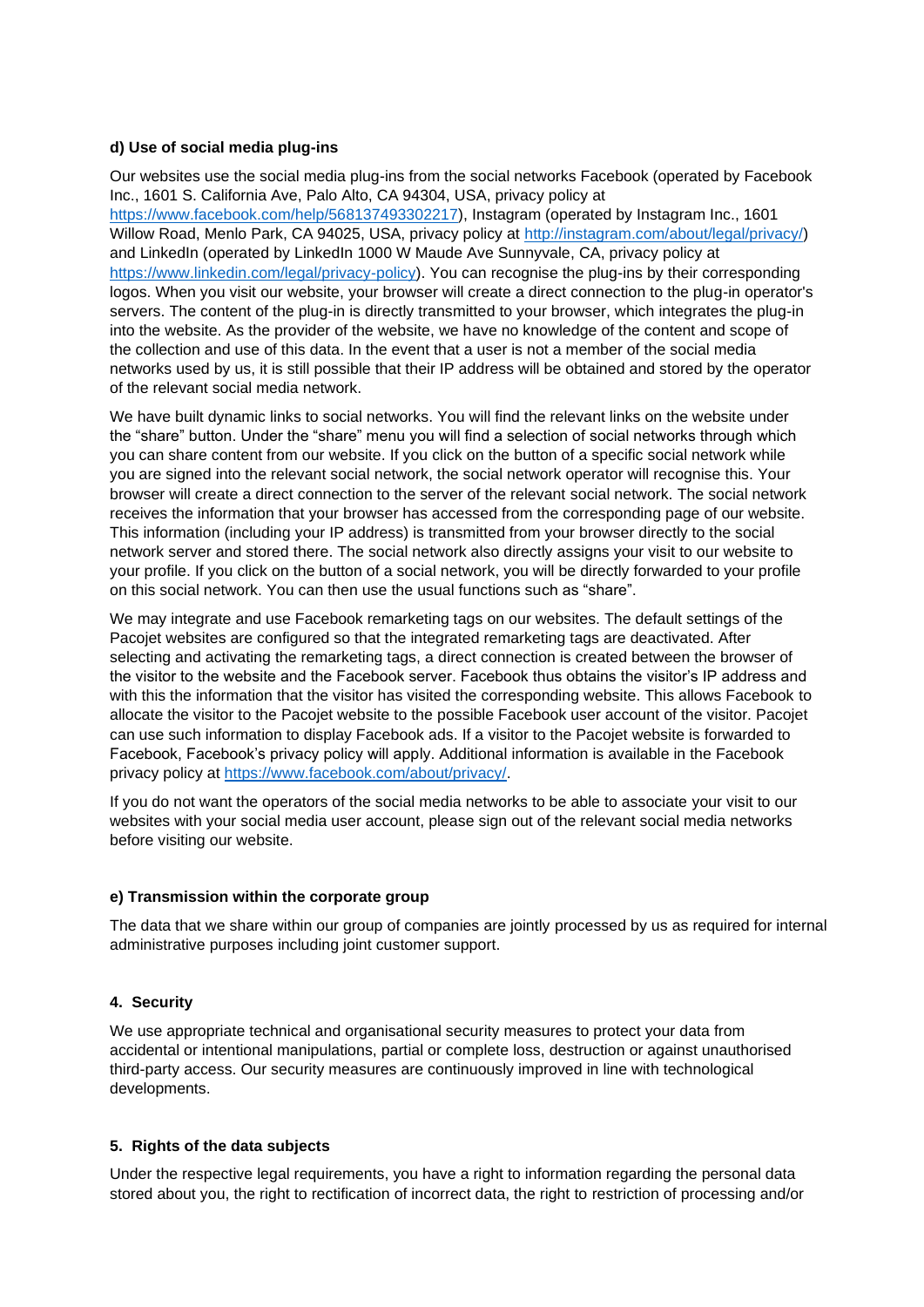erasure as well as the right to data portability and the right to object. To exercise your rights and in case of any further questions on the use of your personal data, please do not hesitate to contact us. Please address your request to the contact person named in Section I. b) with clear identification of who you are.

You have the right to withdraw your consent to the processing of personal data at any time. The withdrawal of consent will, however, not affect the legitimacy of the processing which occurred prior to the withdrawal of consent.

You have the right to launch a complaint with a supervisory authority, in particular in the member state of your place of residence, your place of work or the place of the alleged violation, if you are of the opinion that the processing of your personal data is unlawful.

We do not make automated decisions including profiling.

#### **6. Storage location and storage duration of your personal data**

We store your data on systems based in USA. Unless specifically stated otherwise, we will only store personal data for as long as necessary to fulfil the pursued purposes or as required in accordance with the legal regulations, in particular statutory retention requirements, or until you withdraw your consent.

#### **7. Links**

This Privacy Policy applies solely to Pacojet; it does not extend to third parties to which we refer via our website. We have no influence on the privacy policies of the third parties linked with our websites. The operators of the linked websites are solely responsible for their content.

#### **8. Validity of the privacy policy**

This privacy policy is currently valid and was issued on 1st May 2021. You can obtain it and print it at any time by accessing it via our website at https://pacojetusa.com

#### **Changes to Our Privacy Policy**

We may update our privacy policy from time to time. If we make material changes to how we treat our users' personal information, we will post the new privacy policy on this page with a notice that the privacy policy has been updated.

The date the privacy policy was last revised is identified at the top of the page. You are responsible for periodically visiting this privacy policy to check for any changes.

#### **Contact Information**

In the event of any questions relating to this policy, please contact our data protection officer by email at [info@swissculinaryequipment.com.](mailto:info@swissculinaryequipment.com) Alternatively, you can write to us at:

Swiss Culinary Equipment, Inc. d/b/a Pacojet USA Attn: Privacy Officer PO Box 49338 Greensboro, NC 27419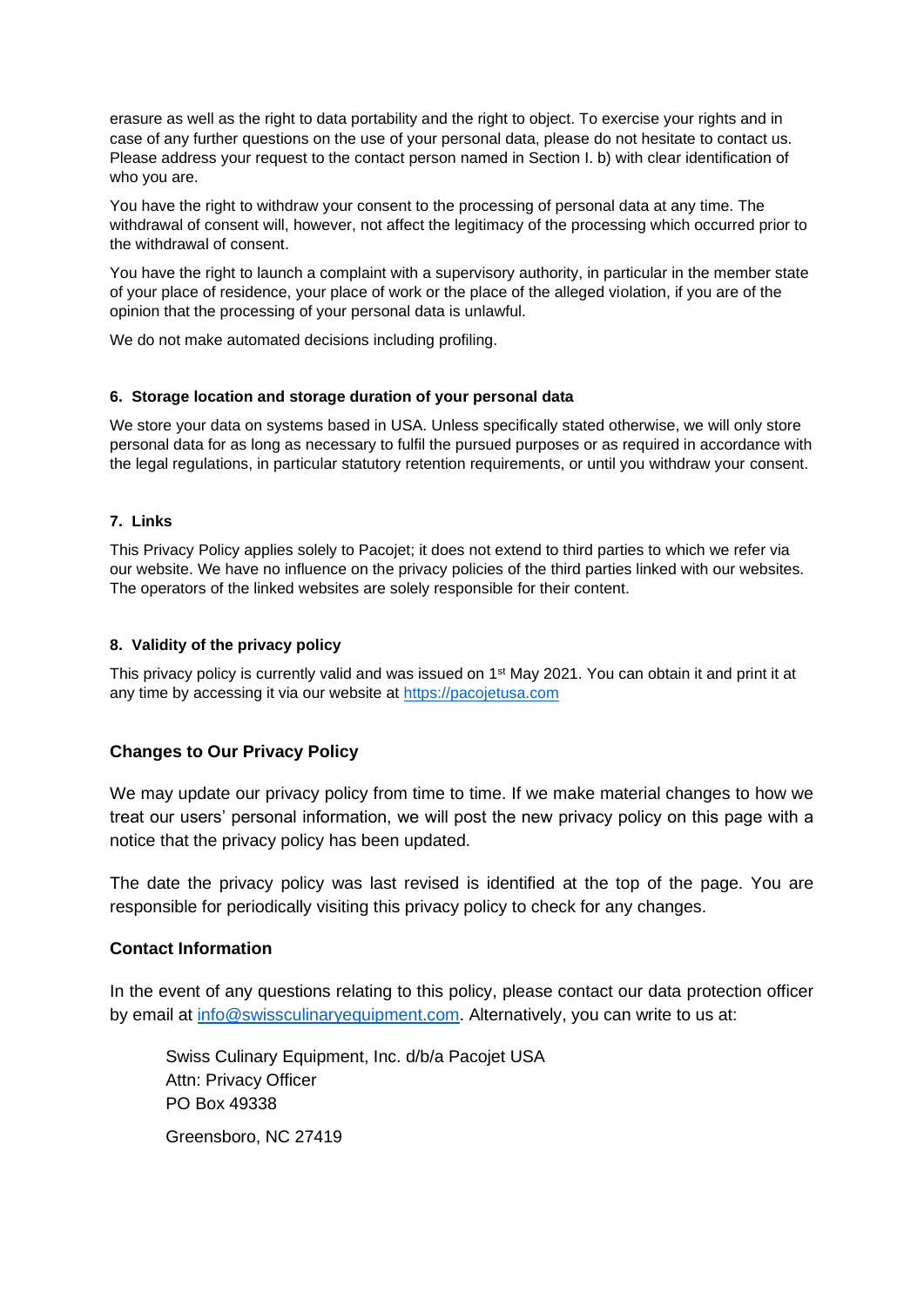## **Pacojet USA Privacy Policy for California Residents**

**Effective Date:** May1, 2021

## **Last Updated on**: May 1, 2021

**This Privacy Policy for California Residents** supplements the information contained in the Pacojet Companies' App Privacy Policy and applies solely to all visitors, users, and others who reside in the State of California ("consumers" or "you"). We adopt this notice to comply with the California Consumer Privacy Act of 2018 ("CCPA") and any terms defined in the CCPA have the same meaning when used in this Policy.

## **Information We Collect**

Our Website collects information that identifies, relates to, describes, references, is reasonably capable of being associated with, or could reasonably be linked, directly or indirectly, with a particular consumer, household, or device ("personal information").

In particular, our Website has collected the following categories of personal information from consumers within the last twelve (12) months:

| Category                                                                                                                                      | <b>Examples</b>                                                                                                                                                                                                                                                                                                                                                                                                                          | <b>Collected</b> |
|-----------------------------------------------------------------------------------------------------------------------------------------------|------------------------------------------------------------------------------------------------------------------------------------------------------------------------------------------------------------------------------------------------------------------------------------------------------------------------------------------------------------------------------------------------------------------------------------------|------------------|
| A. Identifiers.                                                                                                                               | A real name, alias, city, country, zip code, postal<br>address, unique personal identifier, username,<br>Internet Protocol address, email address, account<br>name, or other similar identifiers.                                                                                                                                                                                                                                        | <b>YES</b>       |
| Personal<br>Β.<br>information<br>categories listed<br>in the California<br>Customer<br>Records statute<br>(Cal. Civ. Code<br>$$1798.80(e)$ ). | Name, address, employment information. Some<br>personal information included in this category may<br>overlap with other categories.                                                                                                                                                                                                                                                                                                      | <b>YES</b>       |
| C.<br>Protected<br>classification<br>characteristics<br>under California<br>or federal law.                                                   | Age (40 years or older), race, color, ancestry, national<br>origin, citizenship, religion or creed, marital status,<br>medical condition, physical or mental disability, sex<br>(including gender, gender identity, gender expression,<br>childbirth<br>and<br>related<br>medical<br>pregnancy<br>or<br>conditions), sexual orientation, veteran or military<br>status, genetic information (including familial genetic<br>information). | <b>NO</b>        |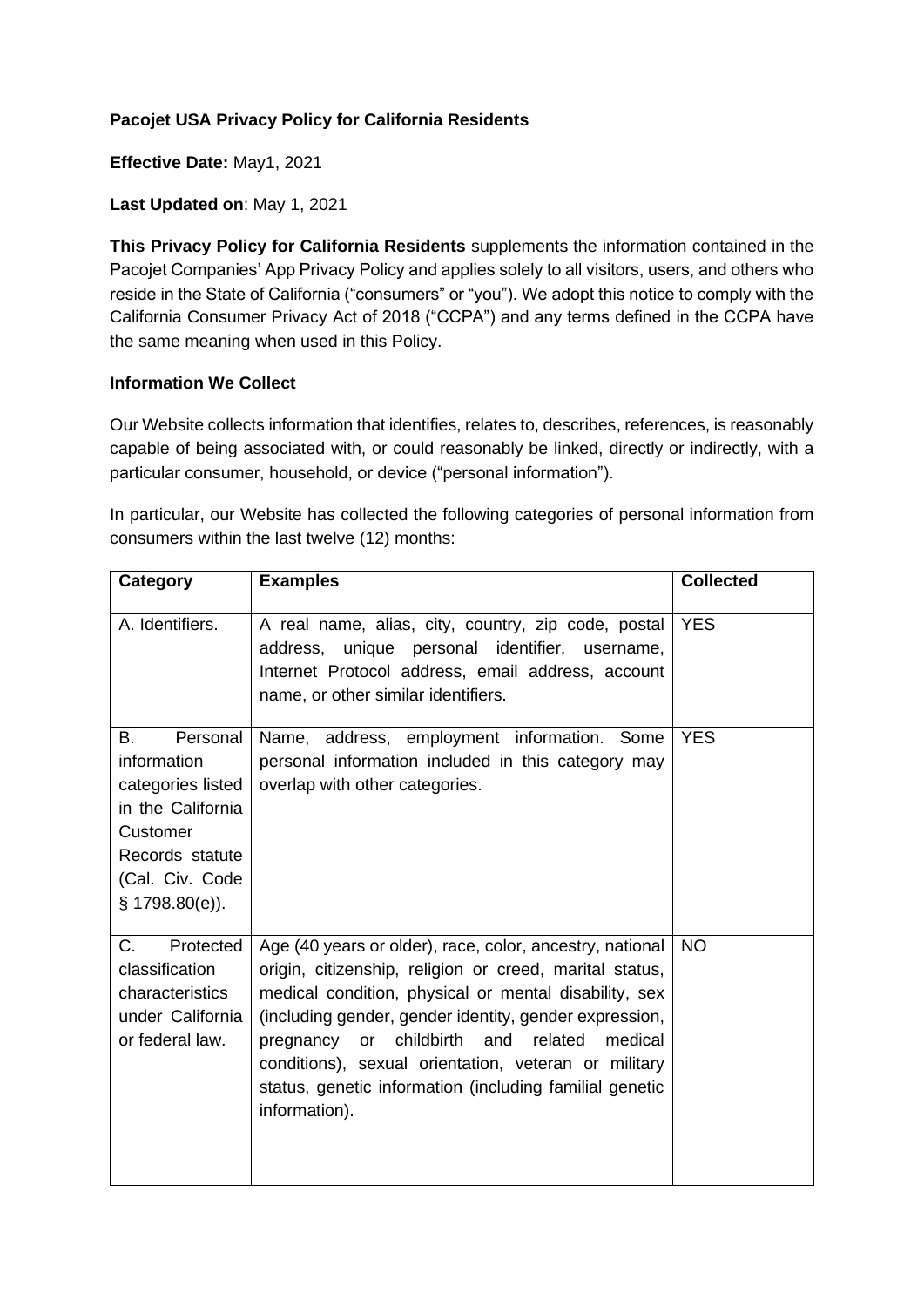| Commercial<br>D.<br>information.                                                                                                                                                    | Records of personal property, products or services<br>purchased, obtained, or considered, or other<br>purchasing or consuming histories or tendencies.                                                                                                                                                                                         | <b>YES</b> |
|-------------------------------------------------------------------------------------------------------------------------------------------------------------------------------------|------------------------------------------------------------------------------------------------------------------------------------------------------------------------------------------------------------------------------------------------------------------------------------------------------------------------------------------------|------------|
| Е.<br><b>Biometric</b><br>information.                                                                                                                                              | Genetic, physiological, behavioral, and biological<br>characteristics, or activity patterns used to extract a<br>template or other identifier or identifying information,<br>such as, fingerprints, faceprints, and voiceprints, iris or<br>retina scans, keystroke, gait, or other physical<br>patterns, and sleep, health, or exercise data. | <b>NO</b>  |
| F.<br>Internet<br>or<br>similar<br>other<br>network activity.                                                                                                                       | Browsing history, search history, information on a<br>consumer's interaction with a website, application, or<br>advertisement.                                                                                                                                                                                                                 | <b>NO</b>  |
| G. Geolocation<br>data.                                                                                                                                                             | Physical location or movements.                                                                                                                                                                                                                                                                                                                | <b>NO</b>  |
| Η.<br>Sensory<br>data.                                                                                                                                                              | Audio, electronic, visual, thermal, olfactory, or similar<br>information.                                                                                                                                                                                                                                                                      | <b>NO</b>  |
| Professional<br>L.<br>or employment-<br>related<br>information.                                                                                                                     | Current job history.                                                                                                                                                                                                                                                                                                                           | <b>YES</b> |
| J.<br>Non-public<br>education<br>information (per<br>Family<br>the<br>Educational<br><b>Rights</b><br>and<br>Privacy Act (20<br>U.S.C. Section<br>1232g,<br>34<br>C.F.R. Part 99)). | Education records directly related to a student<br>maintained by an educational institution or party acting<br>on its behalf, such as grades, transcripts, class lists,<br>student schedules, student identification codes,<br>student financial information, or student disciplinary<br>records.                                              | <b>NO</b>  |
| Inferences<br>Κ.<br>from<br>drawn<br>other<br>personal<br>information.                                                                                                              | Profile<br>reflecting<br>person's<br>preferences,<br>a<br>characteristics, psychological trends, predispositions,<br>attitudes,<br>intelligence,<br>behavior,<br>abilities,<br>and<br>aptitudes.                                                                                                                                               | <b>NO</b>  |

Our Website obtains the categories of personal information listed above from the following categories of sources:

• Directly from you. For example, from forms you complete.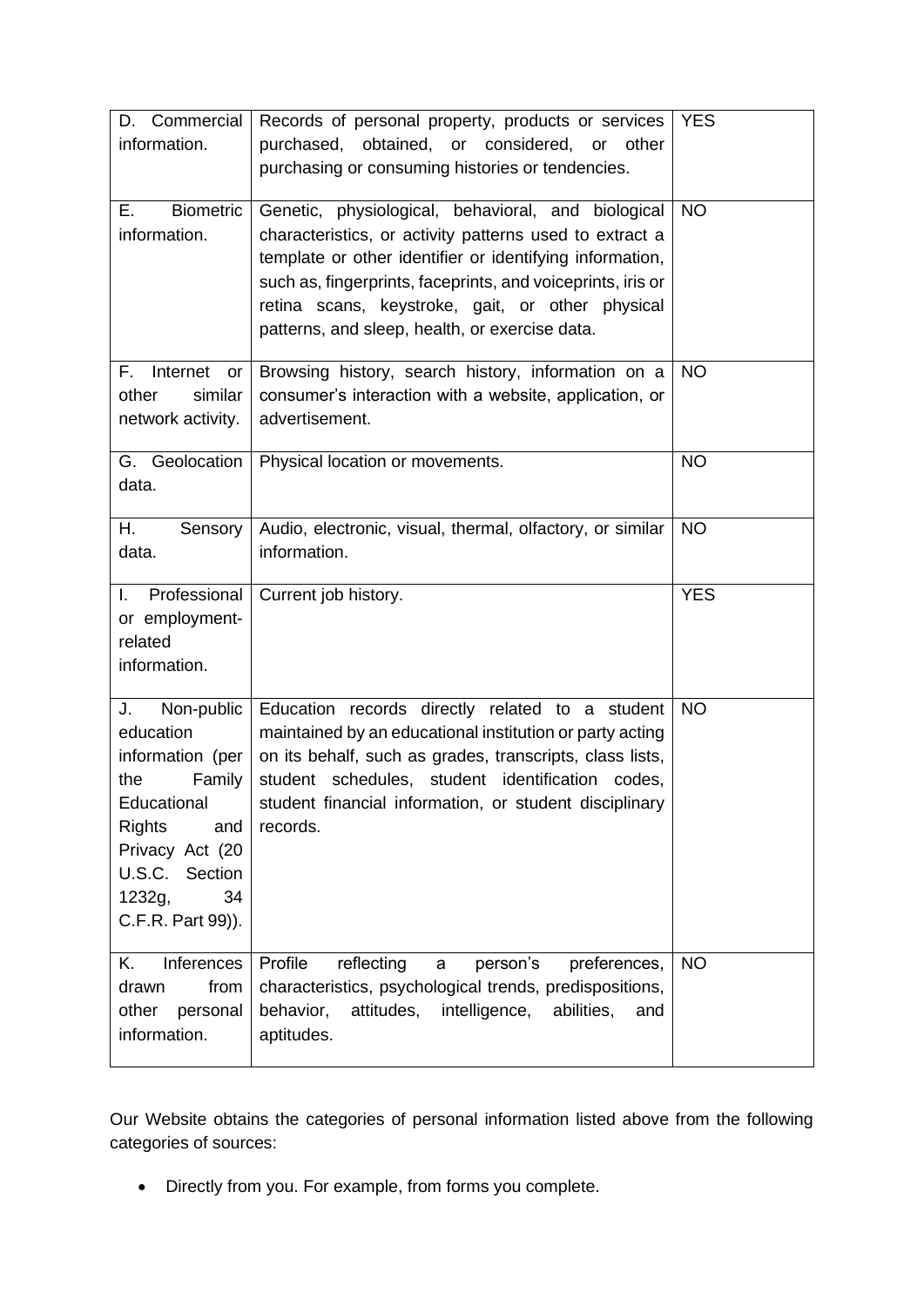• Indirectly from you. For example, from observing your actions on our Website.

## **Use of Personal Information**

We may use or disclose the personal information we collect for one or more of the following purposes:

- To fulfill or meet the reason you provided the information. For example, if you share your name and contact information to request a price quote or ask a question about our products or services, Pacojet USA will use that personal information to respond to your inquiry. If you provide your personal information to purchase a product or service, we will use that information to process your payment and facilitate delivery. We may also save your information to facilitate new product orders or process returns.
- To provide, support, personalize, and develop our Website, products, and services.
- To provide you with support and to respond to your inquiries, including to investigate and address your concerns and monitor and improve our responses.
- To personalize your Website experience and to deliver content and product and service offerings relevant to your interests.
- To help maintain the safety, security, and integrity of our Website, products and services, databases and other technology assets, and business.
- For testing, research, analysis, and product development, including to develop and improve our Website, products, and services.
- To respond to law enforcement requests and as required by applicable law, court order, or governmental regulations.
- As described to you when collecting your personal information or as otherwise set forth in the CCPA.
- To evaluate or conduct a merger, divestiture, restructuring, reorganization, dissolution, or other sale or transfer of some or all of our assets, whether as a going concern or as part of bankruptcy, liquidation, or similar proceeding, in which personal information held by us about our Website users is among the assets transferred.
	- o We will not collect additional categories of personal information or use the personal information we collected for materially different, unrelated, or incompatible purposes without providing you notice.

## **Sharing Personal Information**

We may share your personal information by disclosing it to a third party for a business purpose. We only make these business purpose disclosures under written contracts that describe the purposes, require the recipient to keep the personal information confidential, and prohibit using the disclosed information for any purpose except performing the contract. In the preceding twelve (12) months, Company has disclosed personal information for a business purpose to the categories of third parties indicated in the chart below. We do not sell personal information.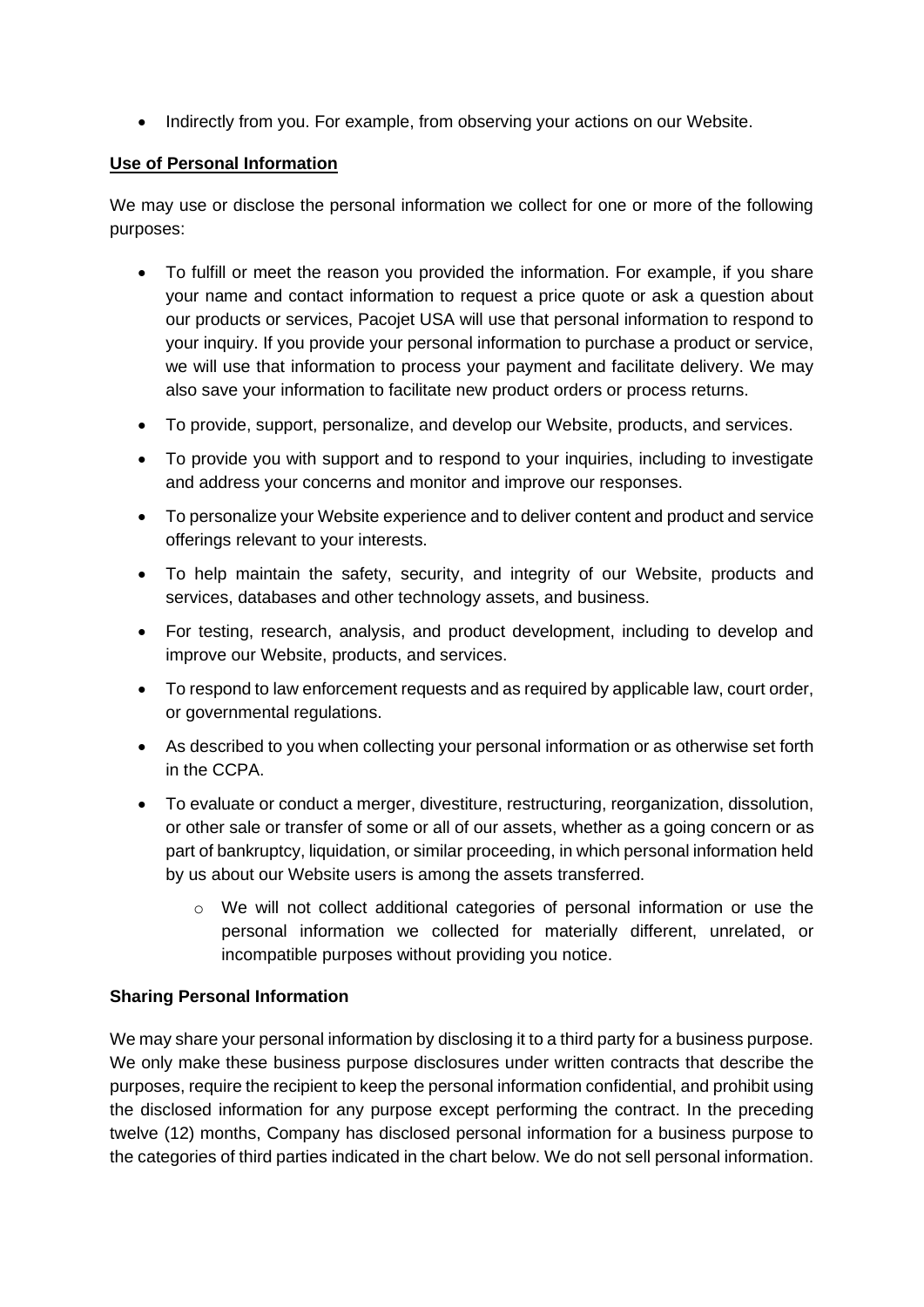| <b>Information</b><br><b>Personal</b><br>Category                                           | <b>Category of Third-Party Recipients</b>                                               |              |
|---------------------------------------------------------------------------------------------|-----------------------------------------------------------------------------------------|--------------|
|                                                                                             | <b>Business</b><br><b>Purpose</b><br><b>Disclosures</b>                                 | <b>Sales</b> |
| A: Identifiers.                                                                             | Service<br>providers;<br>affiliates;<br>partners; parent or subsidiary<br>organizations | None         |
| <b>B: California Customer</b><br>Records<br>personal<br>information categories.             | Service<br>providers;<br>affiliates;<br>partners; parent or subsidiary<br>organizations | None         |
| C:<br>Protected<br>classification<br>characteristics<br>under<br>California or federal law. | None                                                                                    | None         |
| D:<br>Commercial<br>information.                                                            | None                                                                                    | None         |
| E: Biometric information.                                                                   | None                                                                                    | None         |
| F:<br>Internet<br>other<br>or<br>similar network activity.                                  | None                                                                                    | None         |
| G: Geolocation data.                                                                        | None                                                                                    | None         |
| H: Sensory data.                                                                            | None                                                                                    | None         |
| I: Professional or<br>employment-<br>related<br>information.                                | None                                                                                    | None         |
| J: Non-public education<br>information.                                                     | None                                                                                    | None         |
| Inferences<br>K:<br>drawn<br>other<br>from<br>personal                                      | None                                                                                    | None         |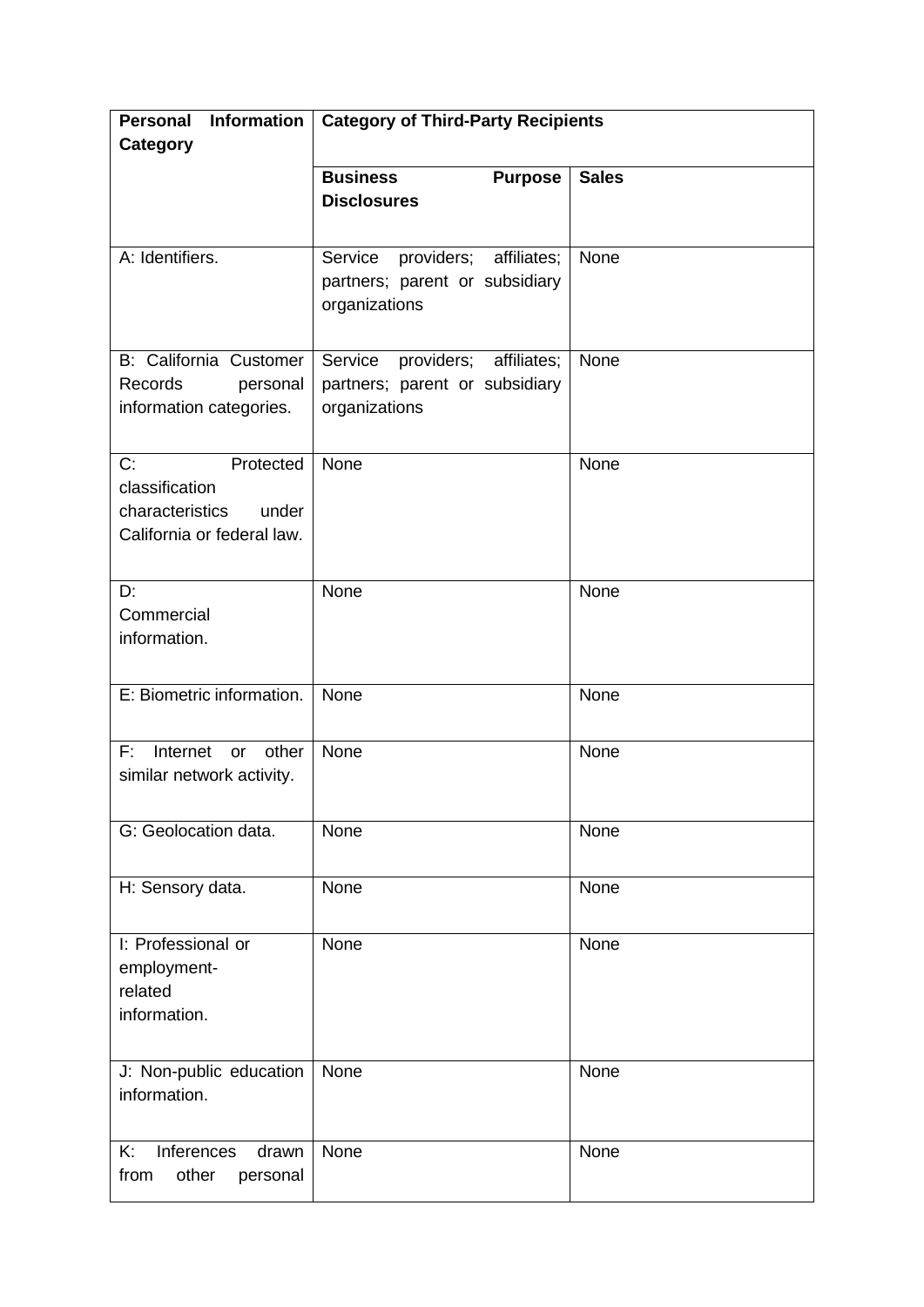| information. |  |
|--------------|--|
|              |  |

## **Your Rights and Choices**

The CCPA provides California residents with specific rights regarding their personal information. This section describes your CCPA rights and explains how to exercise those rights.

## *Right to Know and Data Portability*

You have the right to request that we disclose certain information to you about our collection and use of your personal information over the past 12 months (the "right to know"). Once we receive your request and confirm your identity (see Exercising Your Rights to Know or Delete), we will disclose to you:

- The categories of personal information we collected about you.
- The categories of sources for the personal information we collected about you.
- Our business or commercial purpose for collecting or selling that personal information.
- The categories of third parties with whom we share that personal information.
- If we sold or disclosed your personal information for a business purpose, two separate lists disclosing:
	- $\circ$  sales, identifying the personal information categories that each category of recipient purchased; and
	- o disclosures for a business purpose, identifying the personal information categories that each category of recipient obtained.
- The specific pieces of personal information we collected about you (also called a data portability request).

## *Right to Delete*

You have the right to request that we delete any of your personal information that we collected from you and retained, subject to certain exceptions (the "right to delete"). Once we receive your request and confirm your identity (see Exercising Your Rights to Know or Delete), we will review your request to see if an exception allowing us to retain the information applies. We may deny your deletion request if retaining the information is necessary for us or our service provider(s) to:

- Complete the transaction for which we collected the personal information, provide a good or service that you requested, take actions reasonably anticipated within the context of our ongoing business relationship with you, fulfill the terms of a written warranty or product recall conducted in accordance with federal law, or otherwise perform our contract with you.
- Detect security incidents, protect against malicious, deceptive, fraudulent, or illegal activity, or prosecute those responsible for such activities.
- Debug products to identify and repair errors that impair existing intended functionality.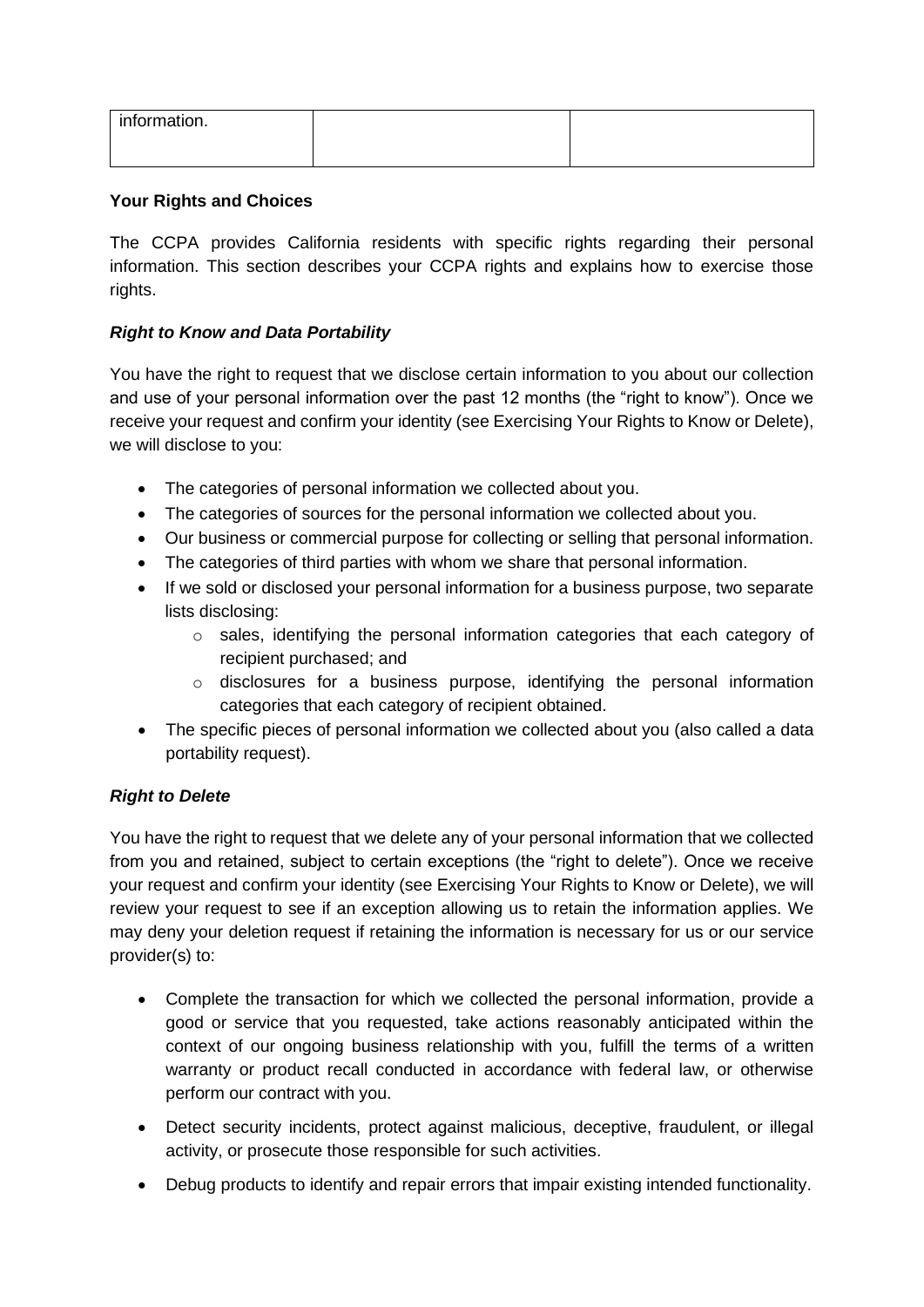- Exercise free speech, ensure the right of another consumer to exercise their free speech rights, or exercise another right provided for by law.
- Comply with the California Electronic Communications Privacy Act (Cal. Penal Code § 1546 *et. seq.*).
- Engage in public or peer-reviewed scientific, historical, or statistical research in the public interest that adheres to all other applicable ethics and privacy laws, when the information's deletion may likely render impossible or seriously impair the research's achievement, if you previously provided informed consent.
- Enable solely internal uses that are reasonably aligned with consumer expectations based on your relationship with us.
- Comply with a legal obligation.
- Make other internal and lawful uses of that information that are compatible with the context in which you provided it.
	- $\circ$  We will delete or deidentify personal information not subject to one of these exceptions from our records and will direct our service providers to take similar action.

## *Exercising Your Rights to Know or Delete*

To exercise your rights to know or delete described above, please submit a request by either:

- Calling us at 336-763-9392
- Emailing us at [info@swissculinaryequipment.com.](mailto:info@swissculinaryequipment.com)

Only you, or someone legally authorized to act on your behalf, may make a request to know or delete related to your personal information.

You may only submit a request to know twice within a 12-month period. Your request to know or delete must provide sufficient information that allows us to reasonably verify you are the person about whom we collected personal information or an authorized representative.

Describe your request with sufficient detail that allows us to properly understand, evaluate, and respond to it.

We cannot respond to your request or provide you with personal information if we cannot verify your identity or authority to make the request and confirm the personal information relates to you.

You do not need to create an account with us to submit a request to know or delete.

We will only use personal information provided in the request to verify the requestor's identity or authority to make it.

## *Response Timing and Format*

We will confirm receipt of your request within ten (10) business days. If you do not receive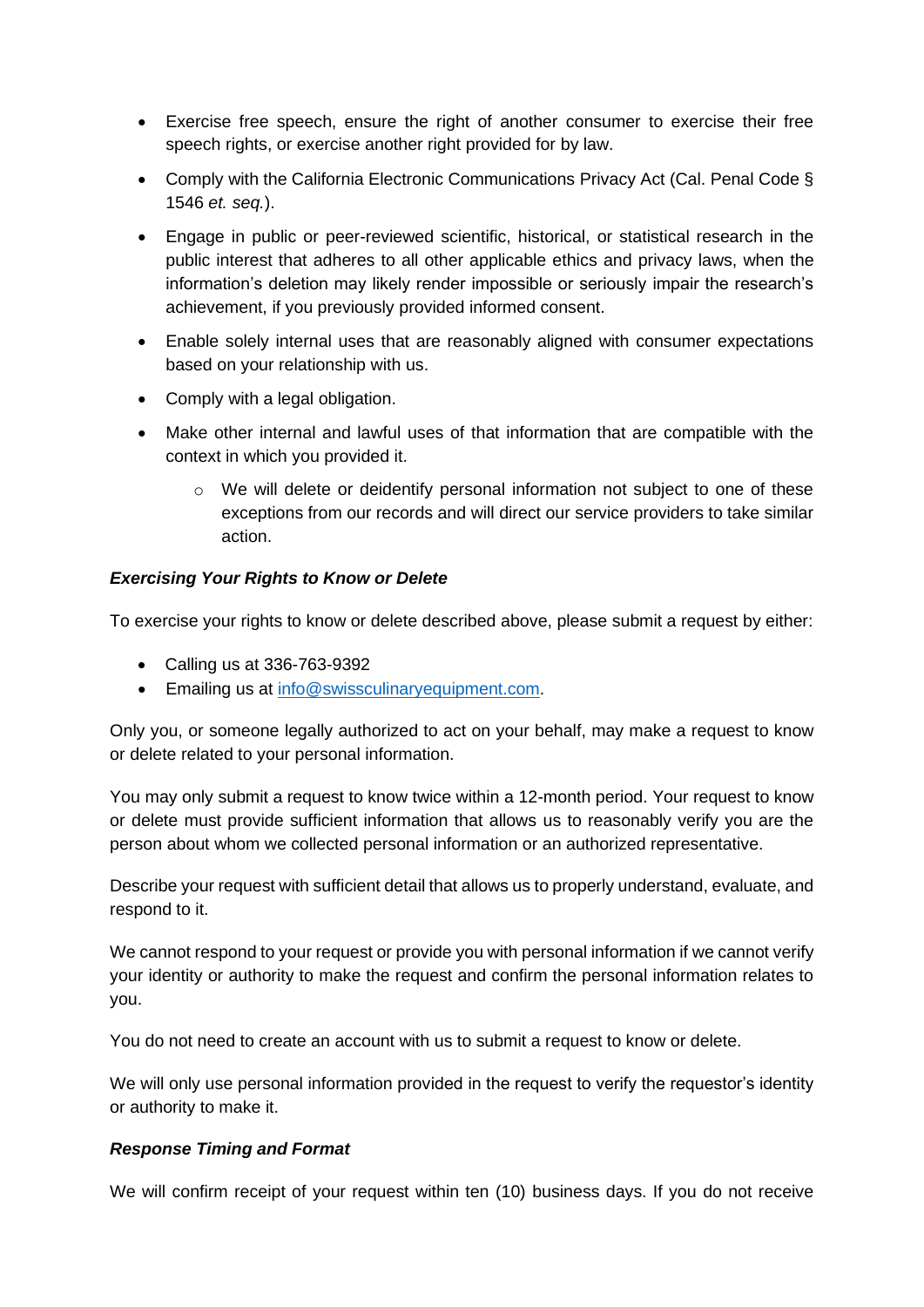confirmation within the 10-day timeframe, please contact [info@swissculinaryequipment.com.](mailto:info@swissculinaryequipment.com)

We endeavor to substantively respond to a verifiable consumer request within forty-five (45) days of its receipt. If we require more time (up to another 45 days), we will inform you of the reason and extension period in writing.

We will deliver our written response by mail or electronically, at your option.

Any disclosures we provide will only cover the 12-month period preceding our receipt of your request. The response we provide will also explain the reasons we cannot comply with a request, if applicable. For data portability requests, we will select a format to provide your personal information that is readily useable and should allow you to transmit the information from one entity to another entity without hindrance.

We do not charge a fee to process or respond to your verifiable consumer request unless it is excessive, repetitive, or manifestly unfounded. If we determine that the request warrants a fee, we will tell you why we made that decision and provide you with a cost estimate before completing your request.

You do not need to create an account with us to exercise your opt-out rights. We will only use personal information provided in an opt-out request to review and comply with the request.

## **Non-Discrimination**

We will not discriminate against you for exercising any of your CCPA rights. Unless permitted by the CCPA, we will not:

- Deny you goods or services.
- Charge you different prices or rates for goods or services, including through granting discounts or other benefits, or imposing penalties.
- Provide you a different level or quality of goods or services.
- Suggest that you may receive a different price or rate for goods or services or a different level or quality of goods or services.

## **Changes to Our Privacy Policy**

We reserve the right to amend this privacy policy at our discretion and at any time. When we make changes to this privacy policy, we will post the updated notice on the Website and update the notice's effective date. **Your continued use of our App following the posting of changes constitutes your acceptance of such changes**.

### **Contact Information**

If you have any questions or comments about this notice, the ways in which the Pacojet Companies collect and use your information described here, your choices and rights regarding such use, or wish to exercise your rights under California law, please do not hesitate to contact us at: